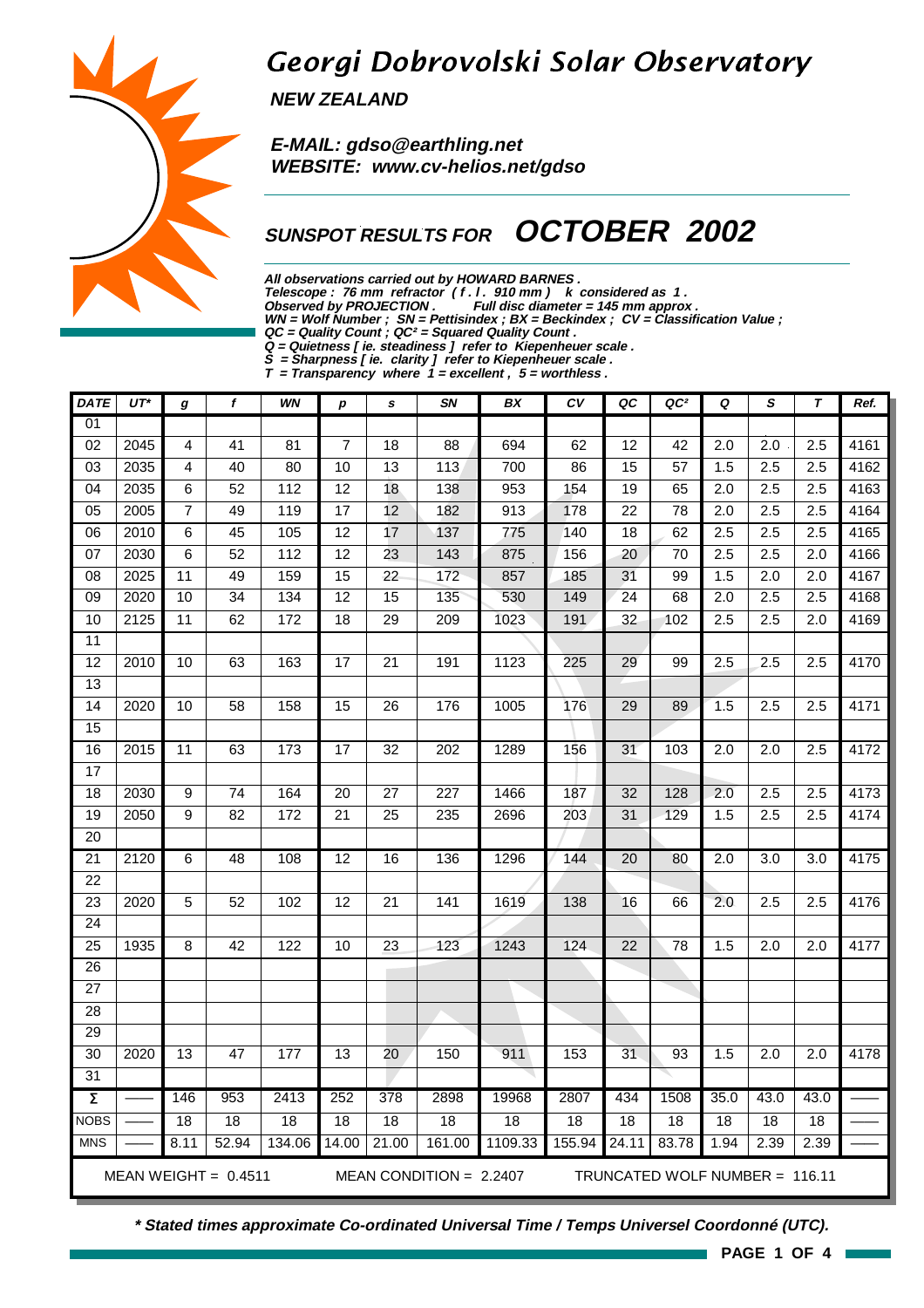

**SUNSPOT DISTRIBUTION & INTER-SOL INDICES FOR**

 **OCTOBER 2002**

**All observations carried out by HOWARD BARNES .**

Telescope : 76 mm refractor (f. l. 910 mm).<br>Observed by PROJECTION . Full disc diam

Full disc diameter = 145 mm approx .

**IS = Inter-Sol Index .**

**gr = number of multi-spot groups .**

**grfp = number of umbræ within penumbræ within the groups (gr) .**

**grf = number of non-penumbral spots within the groups (gr) .**

**efp = number of single penumbral spots .**

**ef = number of single non-penumbral spots . Q = Quietness [ ie. steadiness ] refer to Kiepenheuer scale .**

**S = Sharpness [ ie. clarity ] refer to Kiepenheuer scale .**

**T = Transparency where 1 = excellent , 5 = worthless .**

| <b>DATE</b>         | UΤ   | IS              | gr                      | grfp            | grf             | efp                     | ef             | Q                | $\pmb S$         | T                | Ref.             |
|---------------------|------|-----------------|-------------------------|-----------------|-----------------|-------------------------|----------------|------------------|------------------|------------------|------------------|
| 01                  |      |                 |                         |                 |                 |                         |                |                  |                  |                  |                  |
| $\overline{02}$     | 2045 | $\overline{44}$ | $\overline{3}$          | 23              | $\overline{17}$ | 0                       | $\overline{1}$ | 2.0              | $\overline{2.0}$ | 2.5              | 4161             |
| 03                  | 2035 | 44              | $\overline{4}$          | 27              | 13              | 0                       | $\pmb{0}$      | 1.5              | 2.5              | 2.5              | 4162             |
| $\overline{04}$     | 2035 | $\overline{56}$ | $\overline{4}$          | 32              | 18              | $\overline{2}$          | $\overline{0}$ | $\overline{2.0}$ | 2.5              | 2.5              | 4163             |
| $\overline{05}$     | 2005 | $\overline{53}$ | $\overline{\mathbf{4}}$ | 35              | $\overline{11}$ | $\overline{2}$          | $1$ .          | 2.0              | 2.5              | 2.5              | 4164             |
| 06                  | 2010 | 49              | $\overline{4}$          | 27              | 16              | $\mathbf 1$             | 1              | 2.5              | 2.5              | 2.5              | 4165             |
| $\overline{07}$     | 2030 | $\overline{57}$ | $\overline{5}$          | 28              | $\overline{23}$ | $\overline{1}$          | $\overline{0}$ | 2.5              | 2.5              | 2.0              | 4166             |
| $\overline{08}$     | 2025 | 56              | $\overline{7}$          | $\overline{24}$ | $\overline{21}$ | $\overline{3}$          | $\overline{1}$ | 1.5              | 2.0              | 2.0              | 4167             |
| 09                  | 2020 | 38              | 4                       | 15              | 13              | $\overline{\mathbf{4}}$ | $\overline{2}$ | 2.0              | 2.5              | 2.5              | 4168             |
| $\overline{10}$     | 2125 | $\overline{70}$ | $\overline{8}$          | $\overline{30}$ | 29              | $\overline{3}$          | $\overline{0}$ | 2.5              | 2.5              | $\overline{2.0}$ | 4169             |
| 11                  |      |                 |                         |                 |                 |                         |                |                  |                  |                  |                  |
| $\overline{12}$     | 2010 | 70              | $\overline{7}$          | $\overline{41}$ | $\overline{19}$ | $\overline{1}$          | $\overline{2}$ | 2.5              | 2.5              | 2.5              | 4170             |
| $\overline{13}$     |      |                 |                         |                 |                 |                         |                |                  |                  |                  |                  |
| 14                  | 2020 | 67              | $\boldsymbol{9}$        | 31              | 26              | $\mathbf{1}$            | $\pmb{0}$      | 1.5              | 2.5              | 2.5              | 4171             |
| 15                  |      |                 |                         |                 |                 |                         |                |                  |                  |                  |                  |
| 16                  | 2015 | 69              | $\overline{6}$          | $\overline{27}$ | 31              | $\overline{4}$          | $\overline{1}$ | 2.0              | 2.0              | 2.5              | 4172             |
| 17                  |      |                 |                         |                 |                 |                         |                |                  |                  |                  |                  |
| $\overline{18}$     | 2030 | 83              | $\overline{9}$          | 47              | 27              | $\overline{0}$          | $\pmb{0}$      | 2.0              | 2.5              | 2.5              | $\frac{1}{4173}$ |
| $\overline{19}$     | 2050 | $\overline{88}$ | $6\overline{6}$         | 56              | $\overline{23}$ | $\overline{1}$          | $\overline{2}$ | 1.5              | 2.5              | $\overline{2.5}$ | 4174             |
| 20                  |      |                 |                         |                 |                 |                         |                |                  |                  |                  |                  |
| 21                  | 2120 | 53              | 5                       | 32              | 15              | $\pmb{0}$               | 1              | 2.0              | 3.0              | 3.0              | 4175             |
| 22                  |      |                 |                         |                 |                 |                         |                |                  |                  |                  |                  |
| 23                  | 2020 | 55              | 3                       | 30              | 20              | $\mathbf{1}$            | $\mathbf{1}$   | 2.0              | 2.5              | 2.5              | 4176             |
| $\overline{24}$     |      |                 |                         |                 |                 |                         |                |                  |                  |                  |                  |
| 25                  | 1935 | 46              | $\overline{\mathbf{4}}$ | 16              | 22              | $\sqrt{3}$              | 1              | 1.5              | 2.0              | 2.0              | 4177             |
| $\overline{26}$     |      |                 |                         |                 |                 |                         |                |                  |                  |                  |                  |
| $\overline{27}$     |      |                 |                         |                 |                 |                         |                |                  |                  |                  |                  |
| 28                  |      |                 |                         |                 |                 |                         |                |                  |                  |                  |                  |
| 29                  |      |                 |                         |                 |                 |                         |                |                  |                  |                  |                  |
| $\overline{30}$     | 2020 | $\overline{54}$ | $\overline{7}$          | $\overline{24}$ | $\overline{17}$ | $\overline{3}$          | $\overline{3}$ | 1.5              | $\overline{2.0}$ | $\overline{2.0}$ | 4178             |
| 31                  |      |                 |                         |                 |                 |                         |                |                  |                  |                  |                  |
| $\overline{\Sigma}$ |      | 1052            | 99                      | 545             | 361             | 30                      | 17             | 35.0             | 43.0             | 43.0             |                  |
| <b>NOBS</b>         |      | 18              | 18                      | $\overline{18}$ | $\overline{18}$ | $\overline{18}$         | 18             | $\overline{18}$  | 18               | 18               |                  |
| <b>MNS</b>          |      | 58.44           | 5.50                    | 30.28           | 20.06           | 1.67                    | 0.94           | 1.94             | 2.39             | 2.39             |                  |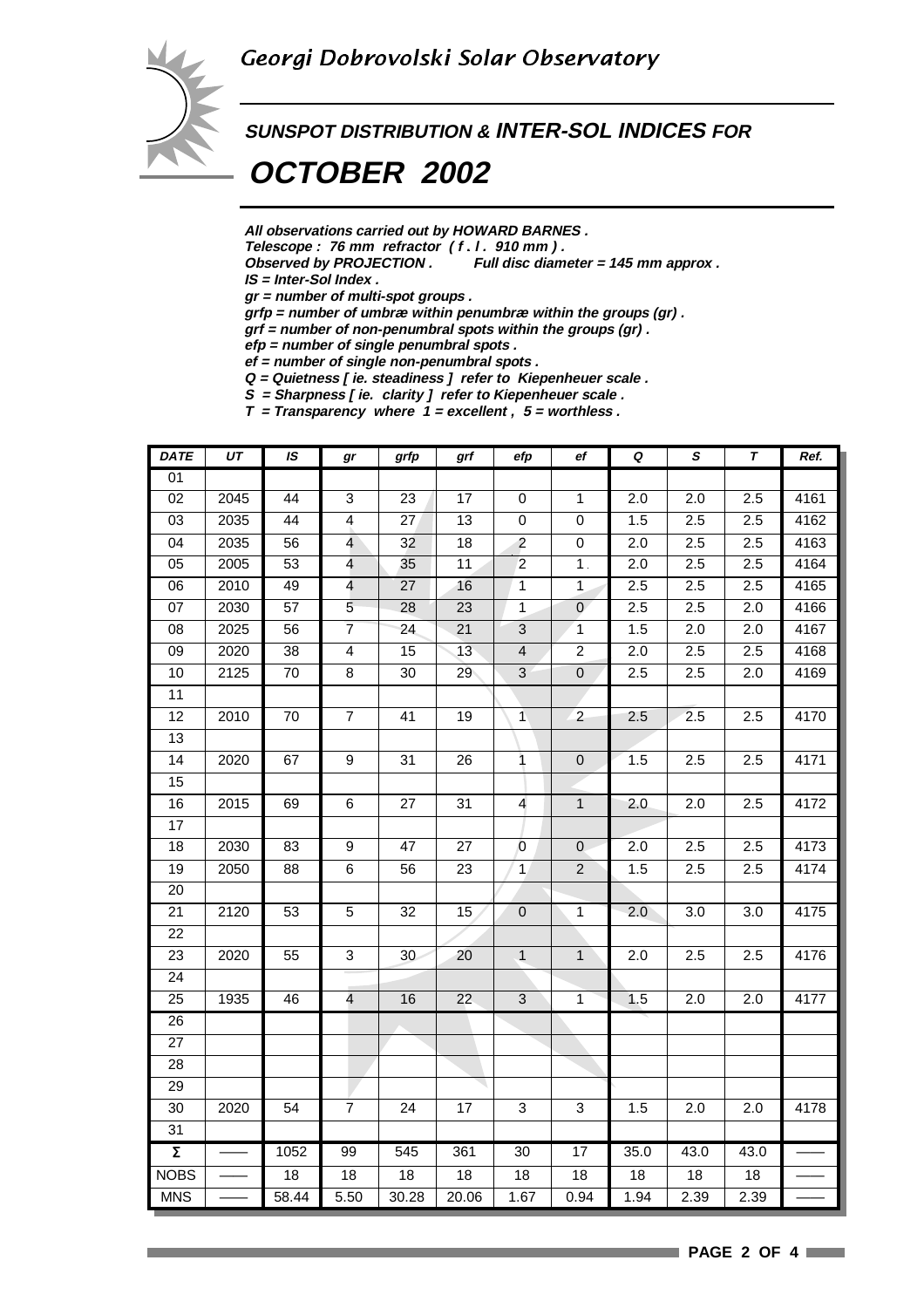

#### **SUNSPOT CENSUS BY CLASSIFICATION FOR**

# **OCTOBER 2002**

**All observations carried out by HOWARD BARNES .** Telescope : 76 mm refractor (f. l. 910 mm).<br>Observed by PROJECTION . Full disc dian Full disc diameter = 145 mm approx . **IF 2 OR MORE REGIONS ARE OF THE SAME CLASSIFICATION , THEN SUNSPOT COUNTS ARE SEPARATED BY SOLIDI ( / ) .**

| DATE          | UΤ   | A<br>В          |              |                |                |                | C               | D              |                                           | E              |                          | F                    |                             | G                |             | Н              |                | J                |              |
|---------------|------|-----------------|--------------|----------------|----------------|----------------|-----------------|----------------|-------------------------------------------|----------------|--------------------------|----------------------|-----------------------------|------------------|-------------|----------------|----------------|------------------|--------------|
|               |      | $\bm{g}$        | f            | g              | f              | g              | $\mathbf f$     | $\pmb{g}$      | $\mathbf f$                               | $\bm{g}$       | f                        | g                    | f                           | $\boldsymbol{g}$ | f           | g              | f              | $\boldsymbol{g}$ | f            |
| 01            |      |                 |              |                |                |                |                 |                |                                           |                |                          |                      |                             |                  |             |                |                |                  |              |
| 02            | 2045 | $\mathbf{1}$    | $\mathbf{1}$ | $\mathbf 0$    | 0              | $\mathbf{1}$   | 3               | $\overline{2}$ | 16/21                                     | $\mathbf 0$    | $\mathbf 0$              | $\mathbf 0$          | $\mathbf 0$                 | $\mathbf 0$      | $\mathbf 0$ | $\mathbf 0$    | 0              | $\mathbf 0$      | 0            |
| 03            | 2035 | $\mathbf 0$     | 0            | 0              | 0              | $\mathbf{1}$   | $\overline{2}$  | 3              | 7/14/17                                   | 0              | 0                        | 0                    | 0                           | $\mathbf 0$      | 0           | $\mathbf 0$    | 0              | 0                | 0            |
| 04            | 2035 | 0               | 0            | 1              | $\overline{2}$ | $\mathbf 0$    | 0               | 3              | 8/18/22                                   | $\mathbf 0$    | $\mathbf{0}$             | $\mathbf 0$          | $\mathbf 0$                 | $\mathbf 0$      | 0           | $\mathbf{1}$   | $\mathbf{1}$   | $\mathbf{1}$     | $\mathbf{1}$ |
| 05            | 2005 | $\mathbf{1}$    | $\mathbf{1}$ | 0              | 0              | $\mathbf 0$    | 0               | $\overline{4}$ | 3/5/15/23                                 | $\mathbf 0$    | 0                        | 0                    | $\mathbf 0$                 | $\mathbf 0$      | 0           | $\mathbf{1}$   | $\mathbf{1}$   | $\mathbf{1}$     | $\mathbf{1}$ |
| 06            | 2010 | $\mathbf{1}$    | $\mathbf{1}$ | 0              | 0              | $\mathbf{1}$   | $\overline{4}$  | 3              | 7/11/21                                   | $\mathbf 0$    | $\mathbf 0$              | $\mathbf 0$          | $\mathbf 0$                 | $\mathbf 0$      | 0           | $\mathbf 0$    | $\mathbf 0$    | $\mathbf{1}$     | $\mathbf{1}$ |
| 07            | 2030 | $\mathbf 0$     | 0            | 0              | 0              | $\overline{2}$ | 3/5             | 3              | 6/10/27                                   | $\mathbf 0$    | $\mathbf 0$              | $\mathbf 0$          | $\mathbf 0$                 | 0                | 0           | 0              | 0              | $\mathbf{1}$     | $\mathbf{1}$ |
| 08            | 2025 | $\mathbf{1}$    | $\mathbf{1}$ | 1              | $\overline{2}$ | $\overline{2}$ | 2/2             | 4              | 4/5/8/22                                  | $\mathbf 0$    | $\mathbf 0$              | $\mathbf 0$          | $\mathbf 0$                 | $\mathbf 0$      | 0           | 0              | 0              | 3                | 1/1/1        |
| 09            | 2020 | 2               | 1/1          | 0              | 0              | $\overline{2}$ | 4/9             | $\overline{2}$ | 6/9                                       | $\overline{0}$ | $\mathbf 0$              | 0                    | $\mathbf 0$                 | $\mathbf 0$      | 0           | 0              | 0              | 4                | 1/1/1/1      |
| 10            | 2125 | $\mathbf 0$     | $\mathbf 0$  | $\overline{2}$ | 2/3            | $\overline{2}$ | 2/6             | 4              | 5/12/12/17                                | $\overline{0}$ | $\overline{\phantom{0}}$ | $\mathbf{0}$         | $\mathbf 0$                 | $\mathbf 0$      | $\mathbf 0$ | $\mathbf 0$    | $\mathbf 0$    | 3                | 1/1/1        |
| 11            |      |                 |              |                |                |                |                 |                |                                           |                |                          |                      |                             |                  |             |                |                |                  |              |
| 12            | 2010 | $\overline{2}$  | 1/1          | 0              | 0              | $\mathbf{1}$   | 4               | 5              | 4/6/7/18/19                               | 0              | 0                        | $\mathbf 0$          | $\mathbf 0$                 | $\overline{0}$   | 0           | 0              | 0              | $\overline{2}$   | 1/2          |
| 13            |      |                 |              |                |                |                |                 |                |                                           |                |                          |                      |                             |                  |             |                |                |                  |              |
| 14            | 2020 | 0               | 0            | $\mathbf{1}$   | 2              | 4              | 2/3/3/4         | $\overline{2}$ | 8/31                                      | $\mathbf 0$    | 0                        | $\pmb{0}$            | $\overline{0}$              | 0                | 0           | $\mathbf{1}$   | $\overline{2}$ | $\overline{2}$   | 1/2          |
| 15            |      |                 |              |                |                |                |                 |                |                                           |                |                          |                      |                             |                  |             |                |                |                  |              |
| 16            | 2015 | $\mathbf{1}$    | $\mathbf{1}$ | $\mathbf{1}$   | 3              | $\mathbf{1}$   | 4               | 3              | 5/10/11                                   | $\mathbf{1}$   | 25                       | $\mathbf 0$          | $\mathbf 0$                 | 0                | 0           | 0              | 0              | 4                | 1/1/1/1      |
| 17            |      |                 |              |                |                |                |                 |                |                                           |                |                          |                      |                             |                  |             |                |                |                  |              |
| 18            | 2030 | $\mathbf 0$     | 0            | $\overline{2}$ | 2/3            | 3              | 2/3/7           | $\overline{2}$ | 13/15                                     | $\mathbf{1}$   | 18                       | $\mathbf{1}$         | 11                          | 0                | 0           | 0              | 0              | 0                | 0            |
| 19            | 2050 | $\overline{2}$  | 1/1          | 0              | 0              | $\mathbf{1}$   | 3               | $\overline{2}$ | 4/11                                      | $\mathbf{1}$   | 14                       | $\mathbf{1}$         | 25                          | $\mathbf{1}$     | 22          | $\mathbf{1}$   | $\mathbf{1}$   | 0                | 0            |
| 20            |      |                 |              |                |                |                |                 |                |                                           |                |                          |                      |                             |                  |             |                |                |                  |              |
| 21            | 2120 | $\mathbf{1}$    | $\mathbf{1}$ | 0              | 0              | 3              | 2/5/6           | $\mathbf{1}$   | $\overline{2}$                            | $\mathbf{0}$   | $\mathbf 0$              | $\blacktriangleleft$ | 32                          | $\mathbf 0$      | 0           | 0              | 0              | 0                | 0            |
| 22            |      |                 |              |                |                |                |                 |                |                                           |                |                          |                      |                             |                  |             |                |                |                  |              |
| 23            | 2020 | $\mathbf{1}$    | $\mathbf{1}$ | 0              | 0              | $\mathbf{1}$   | 6               | $\mathbf{1}$   | 3                                         | $\mathbf 0$    | $\mathbf 0$              | $\mathbf{1}$         | 41                          | 0                | 0           | 0              | 0              | $\mathbf{1}$     | $\mathbf{1}$ |
| 24            |      |                 |              |                |                |                |                 |                |                                           |                |                          |                      |                             |                  |             |                |                |                  |              |
| 25            | 1935 | $\mathbf{1}$    | $\mathbf{1}$ | $\mathbf{1}$   | 2              | $\mathbf{1}$   | $5\phantom{.0}$ | $\mathbf{1}$   | $\overline{2}$                            | $\mathbf 0$    | $\mathbf{0}$             | 1                    | 29                          | $\mathbf 0$      | 0           | 0              | 0              | 3                | 1/1/1        |
| 26            |      |                 |              |                |                |                |                 |                |                                           |                |                          |                      |                             |                  |             |                |                |                  |              |
| 27            |      |                 |              |                |                |                |                 |                |                                           |                |                          |                      |                             |                  |             |                |                |                  |              |
| 28            |      |                 |              |                |                |                |                 |                |                                           |                |                          |                      |                             |                  |             |                |                |                  |              |
| 29            |      |                 |              |                |                |                |                 |                |                                           |                |                          |                      |                             |                  |             |                |                |                  |              |
| 30            | 2020 | 3               | 1/1/1        | $\overline{2}$ | 2/3            | $\mathbf{1}$   | $3^{\prime}$    | $\overline{2}$ | 4/11                                      | $\mathbf{1}$   | 16                       | 0                    | 0                           | 0                | 0           | 0              | 0              | 4                | 1/1/1/2      |
| 31            |      |                 |              |                |                |                |                 |                |                                           |                |                          |                      |                             |                  |             |                |                |                  |              |
| <b>TOTALS</b> |      | 17 <sup>°</sup> | 17           | 11             | 26             | 27             | 104             | 47             | 535                                       | $\overline{4}$ | 73                       | $\overline{5}$       | 138                         | $\mathbf{1}$     | 22          | $\overline{4}$ | $\sqrt{5}$     |                  | $30$ 33      |
|               |      |                 |              |                |                |                |                 |                | REGIONAL PERCENTAGES                      |                |                          |                      |                             |                  |             |                |                |                  |              |
| $\mathsf A$   |      |                 | $\sf B$      |                | ${\bf C}$      |                | D               |                | $\mathsf E$                               |                | F                        | G                    | H                           |                  |             | J              |                |                  | $\Sigma g$   |
|               | 11.6 |                 |              |                |                |                |                 |                |                                           |                |                          |                      |                             |                  |             |                |                |                  |              |
|               |      |                 | $7.5\,$      |                | 18.5           |                | 32.2            |                | 2.7                                       |                | 3.4                      | 0.7                  | 2.7                         |                  |             | 20.5           |                |                  | 146          |
|               |      |                 |              |                | $NOBS = 18$    |                |                 |                | $\overline{p}/\overline{g}$ mean = 1.8239 |                |                          |                      | $\frac{1}{2}$ mean = 7.1111 |                  |             |                |                |                  |              |
|               |      |                 |              |                |                |                |                 |                | $\overline{p}$ / g mean = 1.7260          |                |                          |                      | $\frac{1}{2}$ mean = 6.5274 |                  |             |                |                |                  |              |
|               |      |                 |              |                |                |                |                 |                | GROUP COMPLEXITY INDEX (GCI) = 8.2534     |                |                          |                      |                             |                  |             |                |                |                  |              |
|               |      |                 |              |                |                |                |                 |                |                                           |                |                          |                      |                             |                  |             |                |                |                  |              |